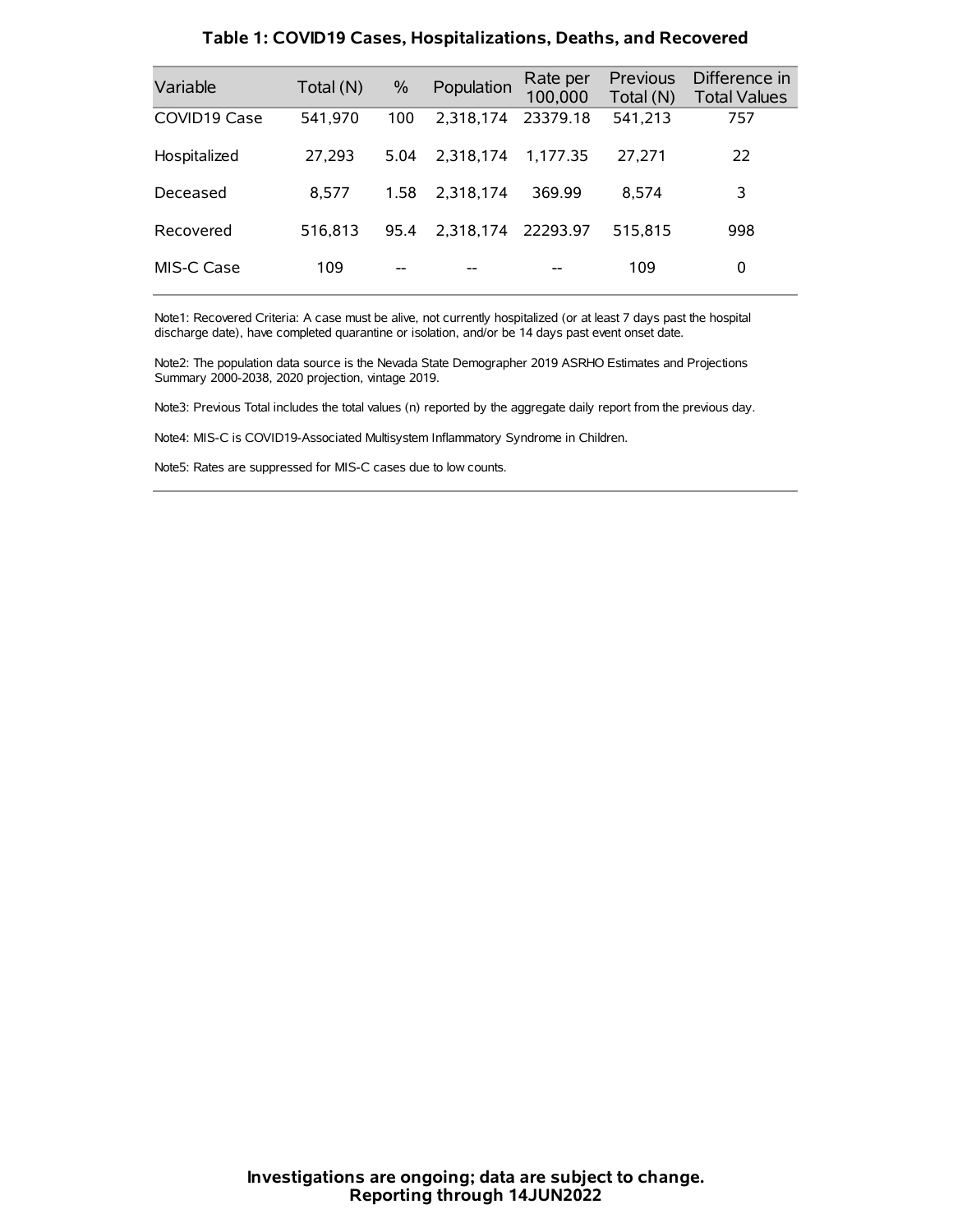# **Table 2: COVID19 Cases**

| Variable                     | Outcome                           | $\mathsf{N}$ | $\%$ | Population | Rate per<br>100,000 |
|------------------------------|-----------------------------------|--------------|------|------------|---------------------|
| Age Categories               | Aged 4 or less                    | 13883        | 2.56 | 149,165    | 9307.1              |
|                              | Aged 5 to 17                      | 66148        | 12.2 | 406,595    | 16269               |
|                              | Aged 18 to 24                     | 61309        | 11.3 | 216,762    | 28284               |
|                              | Aged 25 to 49                     | 241249       | 44.5 | 803,732    | 30016               |
|                              | Aged 50 to 64                     | 101276       | 18.7 | 423,461    | 23916               |
|                              | Aged 64+                          | 57941        | 10.7 | 318,459    | 18194               |
|                              | Unknown                           | 164          | 0.03 |            |                     |
| <b>Birth Sex</b>             | Female                            | 281982       | 52.0 | 1,160,285  | 24303               |
|                              | Male                              | 255634       | 47.2 | 1,157,889  | 22078               |
|                              | Unknown                           | 4354         | 0.80 |            |                     |
| Race/Ethnicity               | Hispanic                          | 151998       | 28.0 | 763,053    | 19920               |
|                              | White                             | 141819       | 26.2 | 1,006,929  | 14084               |
|                              | <b>Black</b>                      | 51599        | 9.52 | 262,671    | 19644               |
|                              | Asian or Pacific Islander         | 46369        | 8.56 | 270,209    | 17160               |
|                              | American Indian, Eskimo, or Aleut | 2102         | 0.39 | 15,311     | 13728               |
|                              | Other                             | 39524        | 7.29 |            |                     |
|                              | Unknown                           | 108559       | 20.0 |            |                     |
| Underlying Medical Condition | Yes                               | 83250        | 15.4 |            |                     |
|                              | No/Unknown                        | 458720       | 84.6 |            |                     |

Note1: Breakdown of Race is exlusively non-Hispanic.

Note2: Underlying Medical Condition is any identified health condition.

Note3: The population data source is the Nevada State Demographer 2019 ASRHO Estimates and Projections Summary 2000-2038, 2020 projection, vintage 2019.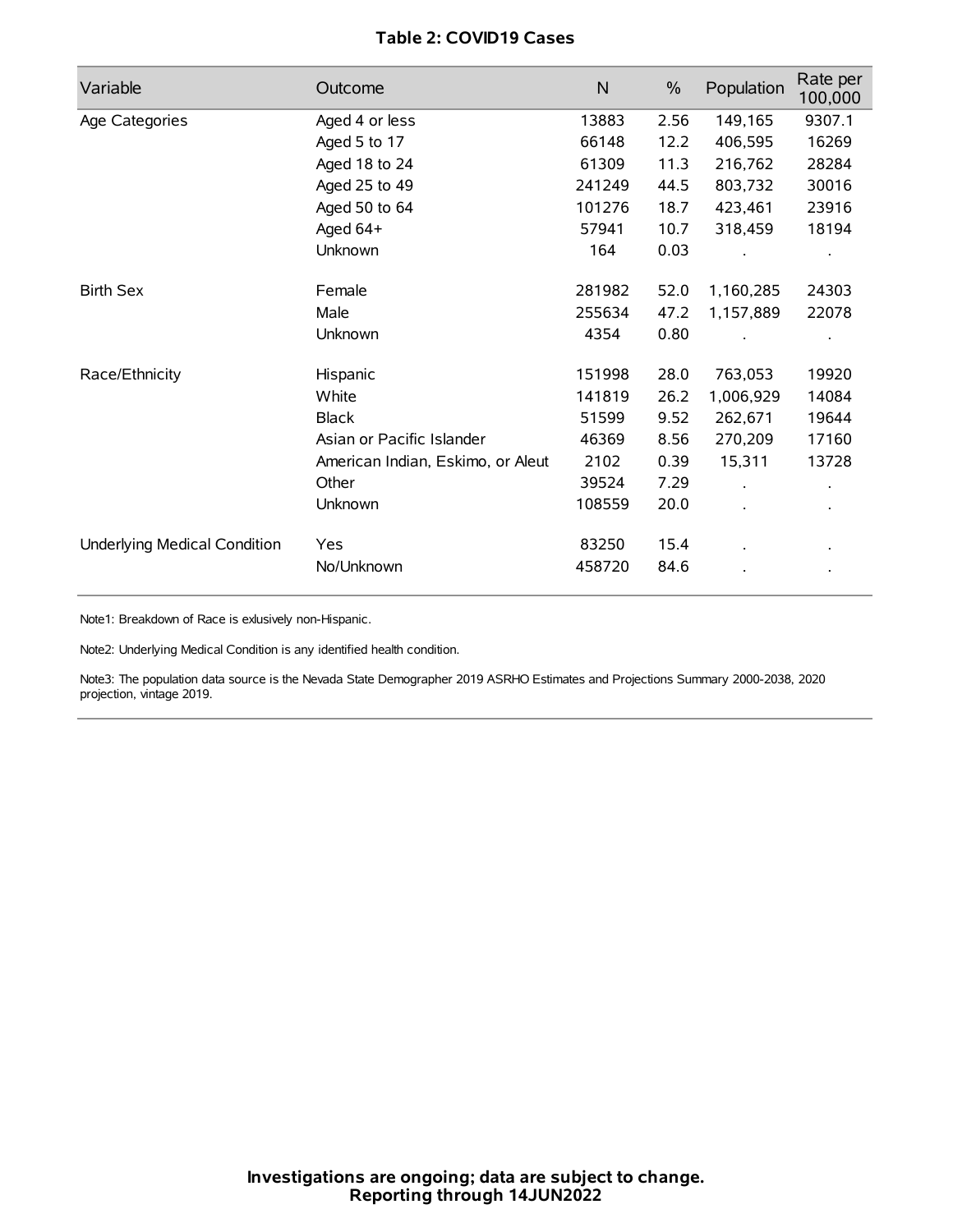| Variable         | Outcome                           | $\mathsf{N}$ | $\%$ | Population | Rate per<br>100,000 |
|------------------|-----------------------------------|--------------|------|------------|---------------------|
| Age Categories   | Aged 4 or less                    | 263          | 1.0  | 149,165    | 176.31              |
|                  | Aged 5 to 17                      | 357          | 1.3  | 406,595    | 87.80               |
|                  | Aged 18 to 24                     | 590          | 2.2  | 216,762    | 272.19              |
|                  | Aged 25 to 49                     | 6375         | 23.4 | 803,732    | 793.17              |
|                  | Aged 50 to 64                     | 7394         | 27.1 | 423,461    | 1746.1              |
|                  | Aged $64+$                        | 12312        | 45.1 | 318,459    | 3866.1              |
|                  | Unknown                           | 2            | 0.0  |            |                     |
| <b>Birth Sex</b> | Female                            | 12222        | 44.8 | 1,160,285  | 1053.4              |
|                  | Male                              | 15042        | 55.1 | 1,157,889  | 1299.1              |
|                  | Unknown                           | 29           | 0.1  |            |                     |
| Race/Ethnicity   | Hispanic                          | 7114         | 26.1 | 763,053    | 932.31              |
|                  | White                             | 10724        | 39.3 | 1,006,929  | 1065.0              |
|                  | <b>Black</b>                      | 3909         | 14.3 | 262,671    | 1488.2              |
|                  | Asian or Pacific Islander         | 2812         | 10.3 | 270,209    | 1040.7              |
|                  | American Indian, Eskimo, or Aleut | 130          | 0.5  | 15,311     | 849.04              |
|                  | Other                             | 1028         | 3.8  |            |                     |
|                  | Unknown                           | 1576         | 5.8  |            |                     |

# **Table 3: COVID19 Hospitalizations - General Characteristics**

Note1: Breakdown of Race is exlusively non-Hispanic.

Note2: The population data source is the Nevada State Demographer 2019 ASRHO Estimates and Projections Summary 2000-2038, 2020 projection, vintage 2019.

Note3: Rates for categories with fewer than 12 cases are suppressed due to high relative standard error.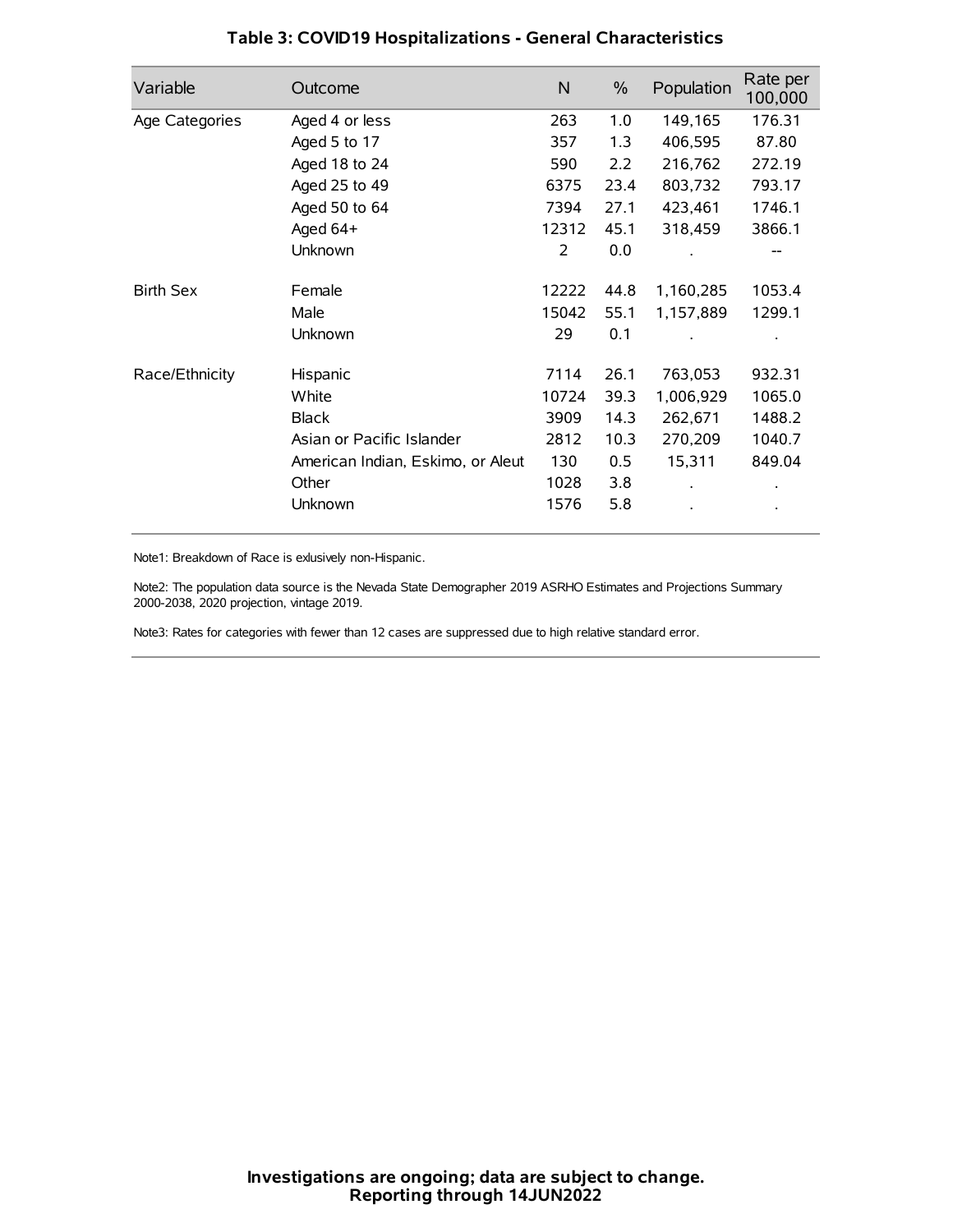| Variable                            | Outcome   | N     | $\frac{0}{0}$ |
|-------------------------------------|-----------|-------|---------------|
| Deceased                            | Yes       | 6956  | 25.5          |
|                                     | No        | 20337 | 74.5          |
| ICU                                 | Yes       | 6549  | 24.0          |
|                                     | <b>No</b> | 20744 | 76.0          |
| Intubated                           | Yes       | 3112  | 11.4          |
|                                     | No        | 24181 | 88.6          |
| <b>Underlying Medical Condition</b> | Yes       | 17040 | 62.4          |
|                                     | <b>No</b> | 10253 | 37.6          |
| Hypertension                        | Yes       | 10005 | N/A           |
| Immunocompromised                   | Yes       | 627   | N/A           |
| Chronic Heart Disease               | Yes       | 3636  | N/A           |
| Chronic Liver Disease               | Yes       | 387   | N/A           |
| Chronic Kidney Disease              | Yes       | 2487  | N/A           |
| <b>Diabetes</b>                     | Yes       | 7126  | N/A           |
| Neurologic/Neurodevelopmental       | Yes       | 1274  | N/A           |
| Chronic Lung Disease                | Yes       | 4206  | N/A           |
| Historically Healthy                | Yes       | 4810  | N/A           |
| Other                               | Yes       | 7167  | N/A           |

# **Table 4: COVID19 Hospitalizations - Morbidity**

Note1: Underlying Medical Condition is any identified health condition.

Note2: The breakdown of health conditions are not mutually exlusive (i.e., a person can have more than one risk factor).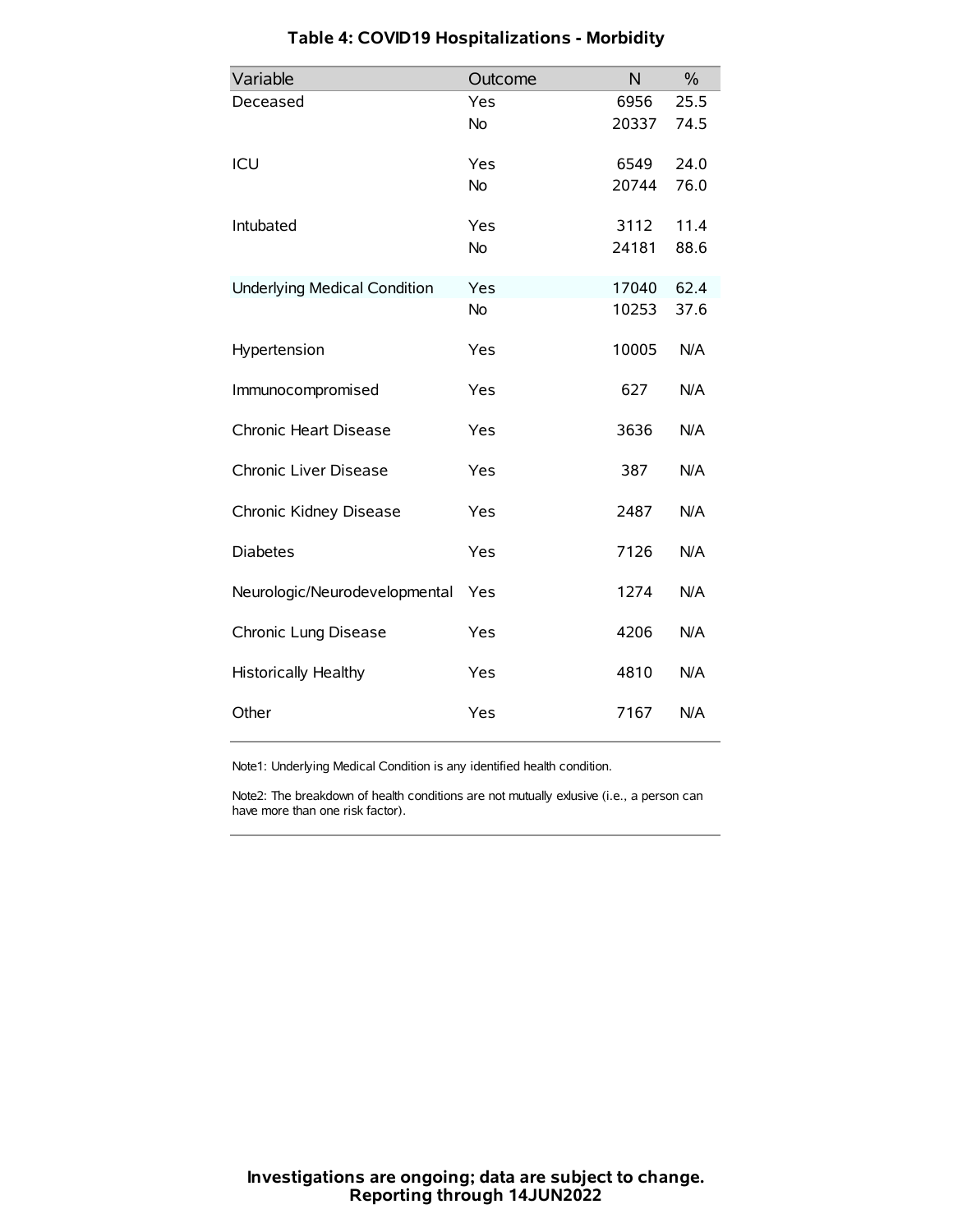| Variable         | Outcome                           | N    | $\frac{0}{0}$ | Population | Rate per<br>100,000 |
|------------------|-----------------------------------|------|---------------|------------|---------------------|
| Age Categories   | Aged 4 or less                    | 3    | 0.0           | 149,165    |                     |
|                  | Aged 5 to 17                      | 7    | 0.1           | 406,595    |                     |
|                  | Aged 18 to 24                     | 20   | 0.2           | 216,762    | 9.23                |
|                  | Aged 25 to 49                     | 726  | 8.5           | 803,732    | 90.33               |
|                  | Aged 50 to 64                     | 1839 | 21.4          | 423,461    | 434.28              |
|                  | Aged $64+$                        | 5982 | 69.7          | 318,459    | 1878.4              |
| <b>Birth Sex</b> | Female                            | 3389 | 39.5          | 1,160,285  | 292.08              |
|                  | Male                              | 5187 | 60.5          | 1,157,889  | 447.97              |
|                  | Unknown                           | 1    | 0.0           |            |                     |
| Race/Ethnicity   | Hispanic                          | 1995 | 23.3          | 763,053    | 261.45              |
|                  | White                             | 4287 | 50.0          | 1,006,929  | 425.75              |
|                  | <b>Black</b>                      | 1107 | 12.9          | 262,671    | 421.44              |
|                  | Asian or Pacific Islander         | 1049 | 12.2          | 270,209    | 388.22              |
|                  | American Indian, Eskimo, or Aleut | 48   | 0.6           | 15,311     | 313.49              |
|                  | Other                             | 83   | 1.0           |            |                     |
|                  | Unknown                           | 8    | 0.1           |            |                     |

### **Table 5: COVID19 Deaths - General Characteristics**

Note1: Breakdown of Race is exlusively non-Hispanic.

Note2: The population data source is the Nevada State Demographer 2019 ASRHO Estimates and Projections Summary 2000-2038, 2020 projection, vintage 2019.

Note3: Rates for categories with fewer than 12 cases are suppressed due to high relative standard error.